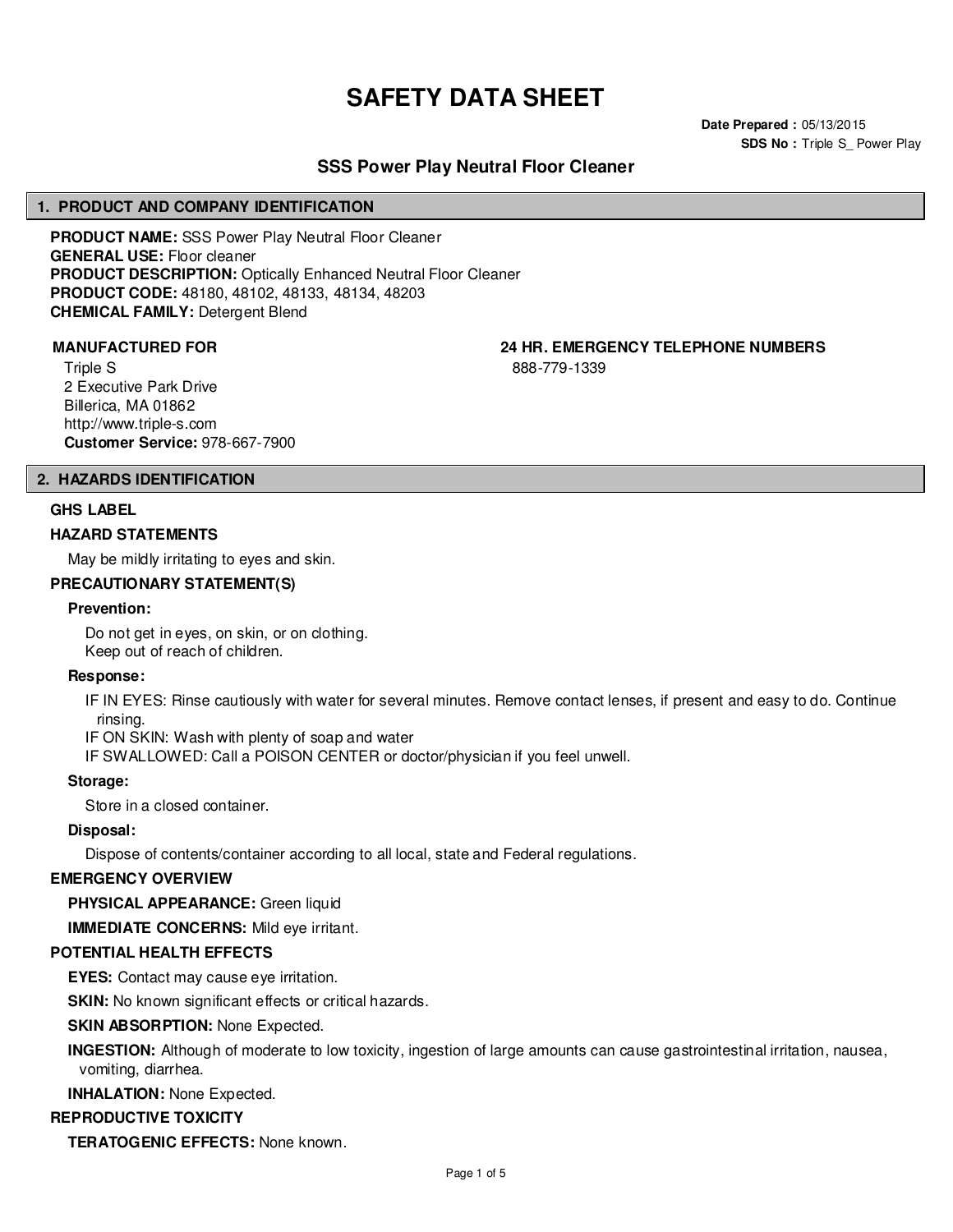# **3. COMPOSITION / INFORMATION ON INGREDIENTS**

| <b>Chemical Name</b>                     | $Wt.\%$   | <b>CAS</b> |
|------------------------------------------|-----------|------------|
| Nonylphenol Ethoxylate                   | $0 - 5$   | 9016-45-9  |
| Tetrasodium ethylenediamine tetraacetate | $0 - 5$   | 64-02-8    |
| Sodium Xylene Sulfonate                  | $0 - 5$   | 1300-72-7  |
| Optical Brightener                       | $0 - 7$   | N/A        |
| Fragrance                                | < 1       | N/A        |
| Dye                                      | < 0.1     | N/A        |
| Water                                    | $85 - 95$ | 7732-18-5  |

#### **4. FIRST AID MEASURES**

**EYES:** Immediately flush eyes with plenty of water. Get medical attention, if irritation persists.

**SKIN:** Wash with soap and water. Get medical attention if irritation develops or persists.

**INGESTION:** Get immediate medical attention. Do not induce vomiting unless instructed to do so by poison center or physician.

**INHALATION:** No known significant effects or critical hazards.

### **SIGNS AND SYMPTOMS OF OVEREXPOSURE**

**ACUTE TOXICITY:** None known.

**CHRONIC EFFECTS:** No known significant effects or critical hazards.

#### **5. FIRE FIGHTING MEASURES**

**FLAMMABLE CLASS:** NA = Not Applicable **GENERAL HAZARD:** NA = Not Applicable **EXTINGUISHING MEDIA:** NA = Not Applicable **FIRE FIGHTING PROCEDURES:** NA = Not Applicable

#### **6. ACCIDENTAL RELEASE MEASURES**

**SMALL SPILL:** Avoid walking in product. Wipe up or otherwise flush small spills to sanitary sewer.

LARGE SPILL: Avoid walking in material. Prevent product from entering into stream, soil, storm sewer or other bodies of water.

# **ENVIRONMENTAL PRECAUTIONS**

**WATER SPILL:** Avoid discharges into open waterways.

**LAND SPILL:** Avoid discharge to soil.

**AIR SPILL:** NA = Not Applicable

# **7. HANDLING AND STORAGE**

**GENERAL PROCEDURES:** Close container after use.

**HANDLING:** Avoid contact with skin and eyes. Wash hands before eating, drinking, smoking or using toilet facilities.

**STORAGE:** Store in area inaccessible to children.

**STORAGE TEMPERATURE:** Store at ambient temperatures.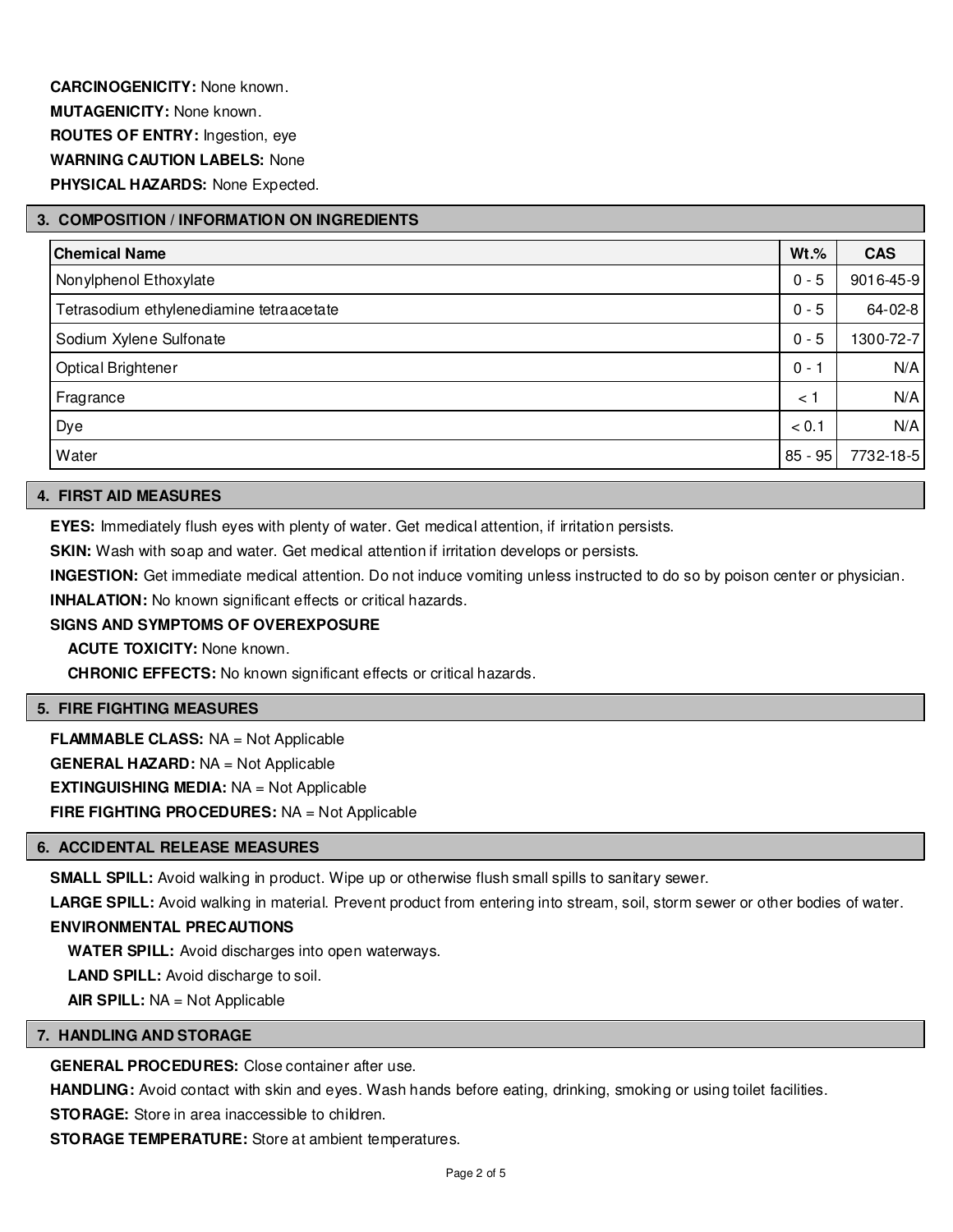#### **8. EXPOSURE CONTROLS / PERSONAL PROTECTION**

**ENGINEERING CONTROLS:** None **PERSONAL PROTECTIVE EQUIPMENT EYES AND FACE:** Safety glasses with side shields. **SKIN:** Rubber or other chemical resistant gloves. **RESPIRATORY:** NA = Not Applicable **PROTECTIVE CLOTHING:** NA = Not Applicable

#### **9. PHYSICAL AND CHEMICAL PROPERTIES**

**PHYSICAL STATE:** Liquid **ODOR:** Fresh & Clean **ODOR THRESHOLD:** Not Established **COLOR:** Green **pH:** 6.5 to 7.5 **PERCENT VOLATILE:** >90 **FLASH POINT AND METHOD:** None **FLAMMABLE LIMITS:** N/A **AUTOIGNITION TEMPERATURE:** NA = Not Applicable **VAPOR PRESSURE:** Not Available **VAPOR DENSITY:** 1 Air = 1 **BOILING POINT: 212° F: 100° C FREEZING POINT: 32° F; 0° C MELTING POINT:** Not Available **THERMAL DECOMPOSITION:** Not Available **SOLUBILITY IN WATER:** Complete **EVAPORATION RATE:** (Water =1) 1.0 **DENSITY:** 8.46 at (68°F) **SPECIFIC GRAVITY:** 1.014 grams/ml. **VISCOSITY:** Water thin. **(VOC):** None

#### **10. STABILITY AND REACTIVITY**

## **REACTIVITY:** Yes

**HAZARDOUS POLYMERIZATION: Will not occur. STABILITY:** No known significant effects or critical hazards. **CONDITIONS TO AVOID:** Strong oxidizing materials. **HAZARDOUS DECOMPOSITION PRODUCTS:** None Expected. **INCOMPATIBLE MATERIALS:** Strong oxidizers

#### **11. TOXICOLOGICAL INFORMATION**

**ACUTE**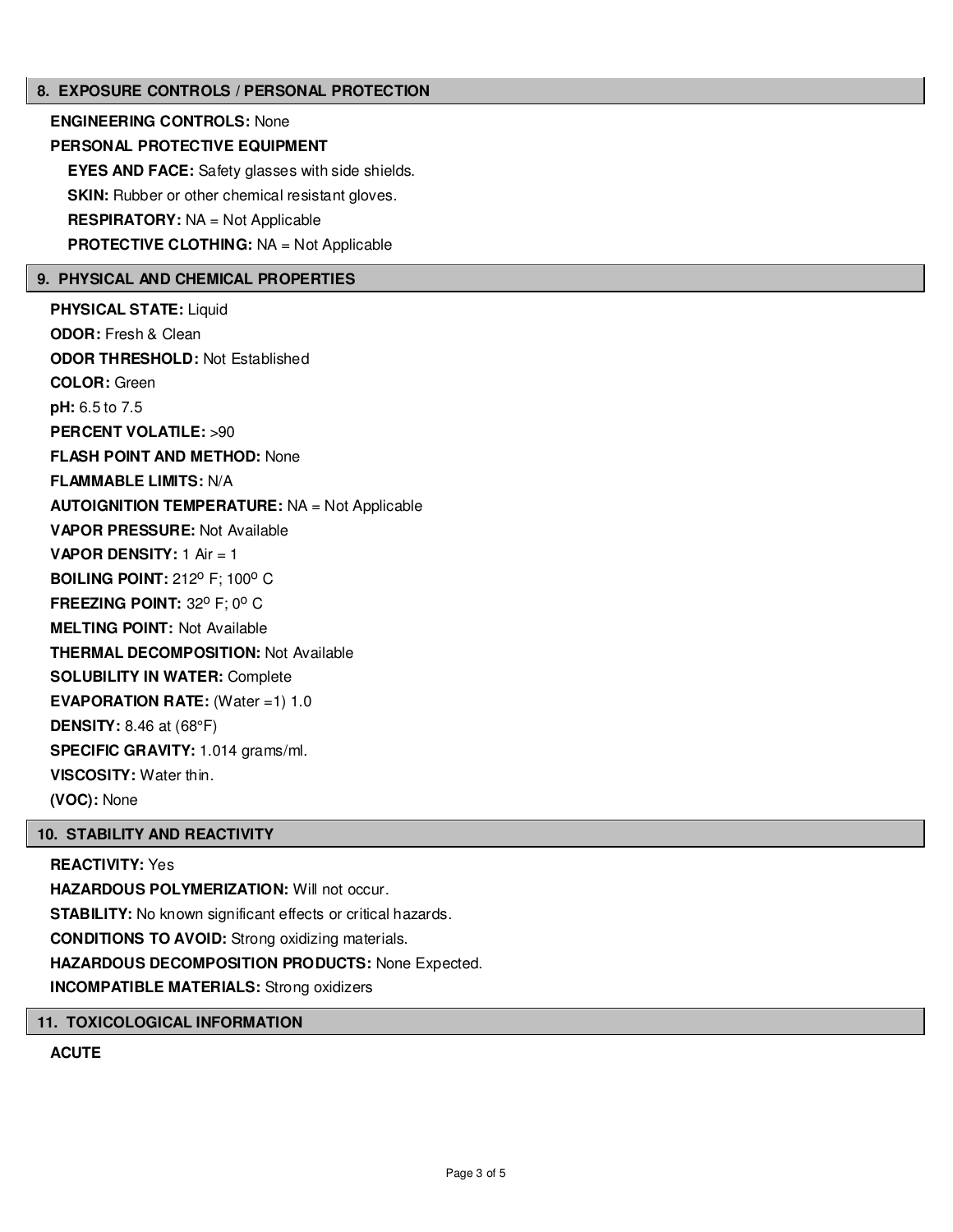| <b>Chemical Name</b>                     | ORAL LD <sub>50</sub><br>(rat) | <b>DERMAL LD<sub>50</sub></b><br>(rabbit) |
|------------------------------------------|--------------------------------|-------------------------------------------|
| Nonylphenol Ethoxylate                   | 16000 mg/kg<br>(rat)           | 4490 mg/kg<br>(rabbit)                    |
| Tetrasodium ethylenediamine tetraacetate | 3030 mg/kg<br>(rat)            | > 5000 mg/kg<br>(rabbit)                  |

**EYES:** Not Established

**DERMAL LD**<sub>50</sub>: No known significant effects or critical hazards.

**SKIN ABSORPTION:** No known significant effects or critical hazards.

**INHALATION LC<sub>50</sub>:** No known significant effects or critical hazards.

**EYE EFFECTS:** Mild to moderate eye irritant.

**SKIN EFFECTS:** May irritate skin with prolonged or repeated contact.

**CHRONIC:** No known significant effects or critical hazards.

#### **CARCINOGENICITY**

**IARC:** No listed substance

**CORROSIVITY:** No known significant effects or critical hazards.

**SENSITIZATION:** No known significant effects or critical hazards.

**MUTAGENICITY:** No known significant effects or critical hazards.

#### **12. ECOLOGICAL INFORMATION**

**ENVIRONMENTAL DATA:** No known significant effects or critical hazards.

**ECOTOXICOLOGICAL INFORMATION:** Not Established

**AQUATIC TOXICITY (ACUTE):** Not Established

#### **13. DISPOSAL CONSIDERATIONS**

**DISPOSAL METHOD:** Although not a hazardous waste, the discarding or disposal of this material should be done at a properly permitted facility in accordance with the regulations 40CFR 262, 263, 264, and 268. Additionally, the discarding or disposal of this material may be further regulated by state, regional, or local regulations.

**FOR LARGE SPILLS:** Consult with local and state authorities for large volume disposal.

**PRODUCT DISPOSAL:** See above.

**EMPTY CONTAINER:** Rinse container with clear water. Offer container for recycling, or dispose of in trash.

**RCRA/EPA WASTE INFORMATION:** NA = Not Applicable

#### **14. TRANSPORT INFORMATION**

### **DOT (DEPARTMENT OF TRANSPORTATION)**

**PROPER SHIPPING NAME:** Cleaning Compound, not regulated.

**U.S. CUSTOMS HARMONIZATION NUMBER:** 3402.90.10.00

# **15. REGULATORY INFORMATION**

#### **UNITED STATES**

### **SARA TITLE III (SUPERFUND AMENDMENTS AND REAUTHORIZATION ACT)**

**311/312 HAZARD CATEGORIES:** Health - Acute

**FIRE:** No **PRESSURE GENERATING:** No **REACTIVITY:** No **ACUTE:** Yes **CHRONIC:** No

**313 REPORTABLE INGREDIENTS:** No listed substance

#### **302/304 EMERGENCY PLANNING**

**EMERGENCY PLAN:** NA = Not Applicable